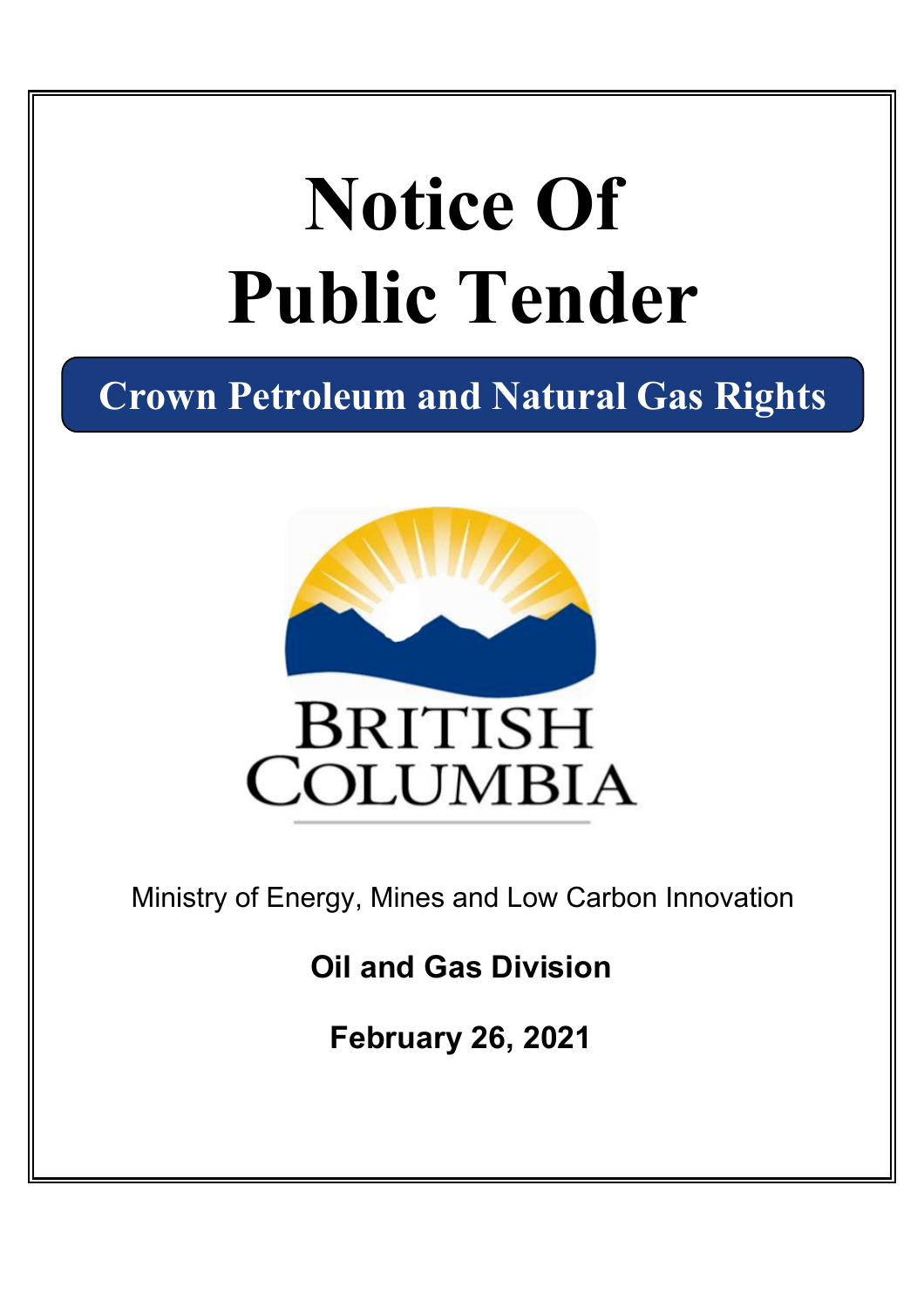## **PROVINCE OF BRITISH COLUMBIA MINISTRY OF ENERGY, MINES AND LOW CARBON INNOVATION**

## **PUBLIC NOTICE OF COMPETITION FOR THE RIGHT TO EXPLORE AND DEVELOP CROWN PETROLEUM AND NATURAL GAS RESOURCES February 26, 2021**

Under section 71 of the *Petroleum and Natural Gas Act* (the Act), sealed bids will be received up to **12:00 noon, Wednesday February 26, 2021** for the privilege of obtaining petroleum and natural gas rights detailed in the parcel descriptions below.

Bids must be addressed to the Ministry of Energy, Mines and Petroleum Resources, and submitted to the office of the Executive Director, Tenure and Geoscience Branch, Oil and Gas Division, 6th floor, 1810 Blanshard Street, V8T 4J1.

Bidding procedures and requirements are detailed in the [Guide to Acquiring Crown Petroleum and Natural Gas Tenures](https://www2.gov.bc.ca/assets/gov/farming-natural-resources-and-industry/natural-gas-oil/png-crown-sale/publications/biddinganddispositionguide.pdf) A copy of this guide can be requested by email at<pngtitles@gov.bc.ca> or by telephone at (250) 952-0333.

In order to be considered, a bid must be prepared and submitted consistent with the requirements specified in the Guide to Acquiring Crown Petroleum and Natural Gas Tenures. This includes the requirement to submit the \$500 issuance fee and first year's rent as indicated in the list of parcels below.

A bid is evaluated against other bids received for the parcel, the geological potential of the parcel, and historical and current bidding trends. Tenure is awarded based on this evaluation. The Minister reserves the right to reject any or all bids if it is determined that acceptance of the bid(s) would not be in the best interest of the Crown.

Tenure is issued in accordance with and conveys the rights described in the Act.

The Ministry considers referral comments received from provincial agencies, local governments and First Nations which are incorporated, where appropriate, as specific information in the parcel descriptions. Parcels may overlap one or more legal designations that may affect operations associated with the tenure, including, but not limited to:

- Ungulate Winter Ranges,
- Wildlife Habitat Areas,
- Old Growth Management Areas,
- Agricultural Land Reserve,
- Protected Areas & Parks,
- Indian Reserves,
- Existing resource use and Land Act tenures, and
- Reserves issued under various Provincial and Federal legislation.

This is not an exhaustive list and legal designations may be added or changed.

The grant of tenure does not guarantee the issuance of a permit to conduct oil and gas activity. Successful bidders must apply for activity permits from the BC Oil and Gas Commission (Commission) under the Oil and Gas Activities Act and/or from other agencies where applicable. The Commission may impose conditions on activity permits. The Commission uses Area-based Analysis (ABA) as a tool in the application review process (for more information please contact the Commission). Successful bidders should also be aware that they will be required to abide by the various laws governing

exploration and development whether or not specific terms are listed in this notice. The laws governing exploration and development may be amended from time to time.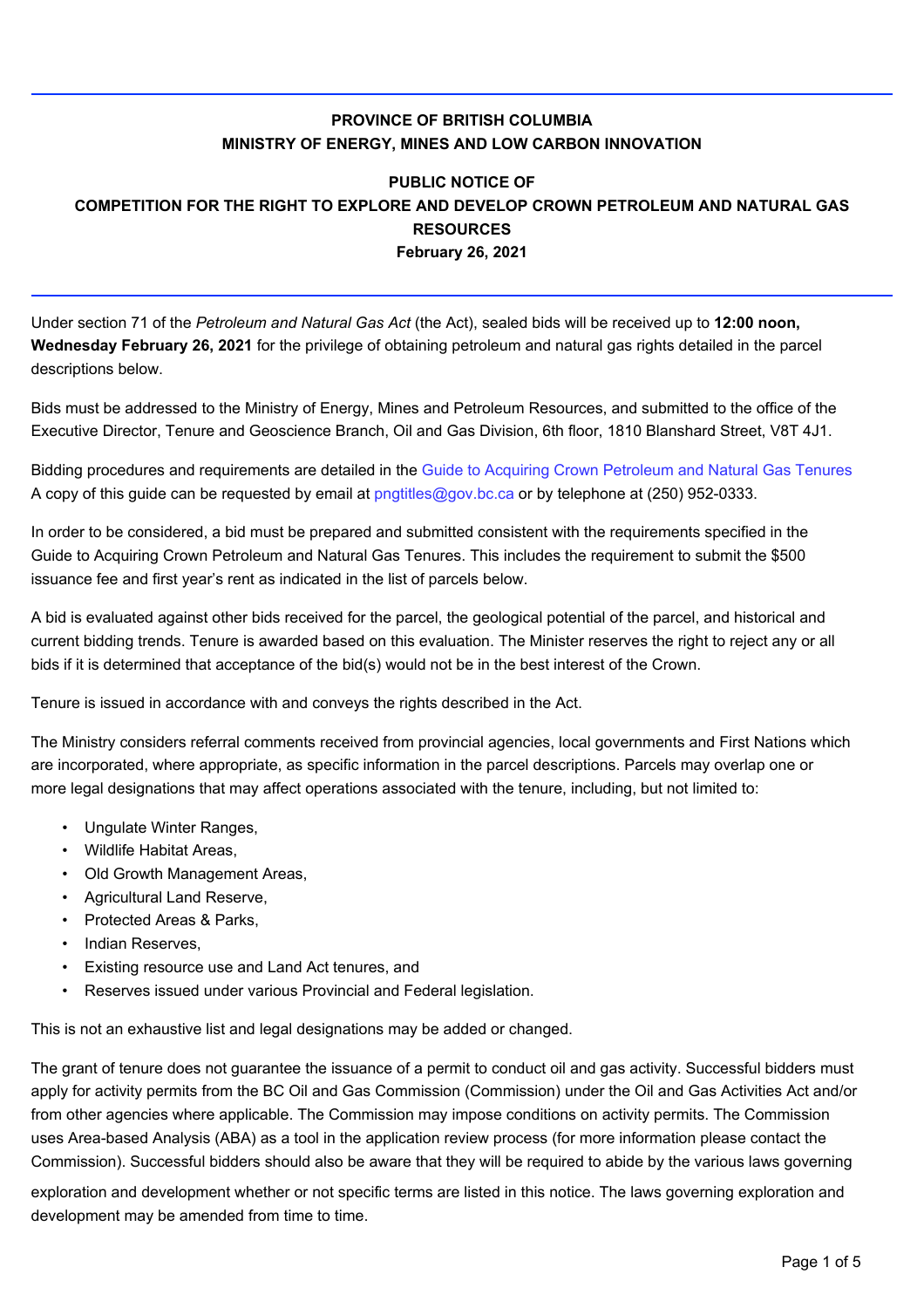#### **For More Information:**

Executive Director, Tenure and Geoscience Branch | Oil and Gas Commission Oil and Gas Division Ministry of Energy, Mines and Petroleum **Resources** PO Box 9326, Stn Prov Govt Victoria, BC V8W 9N3 Telephone: (250) 952-0333 Email: <pngtitles@gov.bc.ca> Facsimile: (250) 952-0331

PO Box 933 Victoria, BC V8W 9N3 Telephone: (250) 419-4400 [http://www.bcogc.ca/contact](http://www.bcogc.ca/contact )

The right to reject any or all bids is reserved.

DATED at Victoria, British Columbia

this 11th day of February, 2021

Bruce Ralston

Minister of Energy, Mines and Petroleum Resources

#### *Tenure Types and Rights Conferred:*

*Permits confer the exclusive right to apply under the Oil and Gas Activities Act to do exploratory drilling for petroleum, natural gas or both on land owned by the government and within the boundaries of the location of the permit. The issue or existence of a permit does not prohibit a person other than the holder of the permit from carrying out geological work or geophysical exploration in the permit area in accordance with the Oil and Gas Activities Act. (PNG Act, s. 38(1) and (2))*

*Drilling licences confer the right to explore for petroleum and natural gas. (PNG Act: Drilling Licence Regulation, s.1)*

*Leases confer the exclusive right to produce, in accordance with the Petroleum and Natural Gas Act and the Oil and Gas Activities Act, both the petroleum and natural gas referred to in the lease. (PNG Act, s. 50)*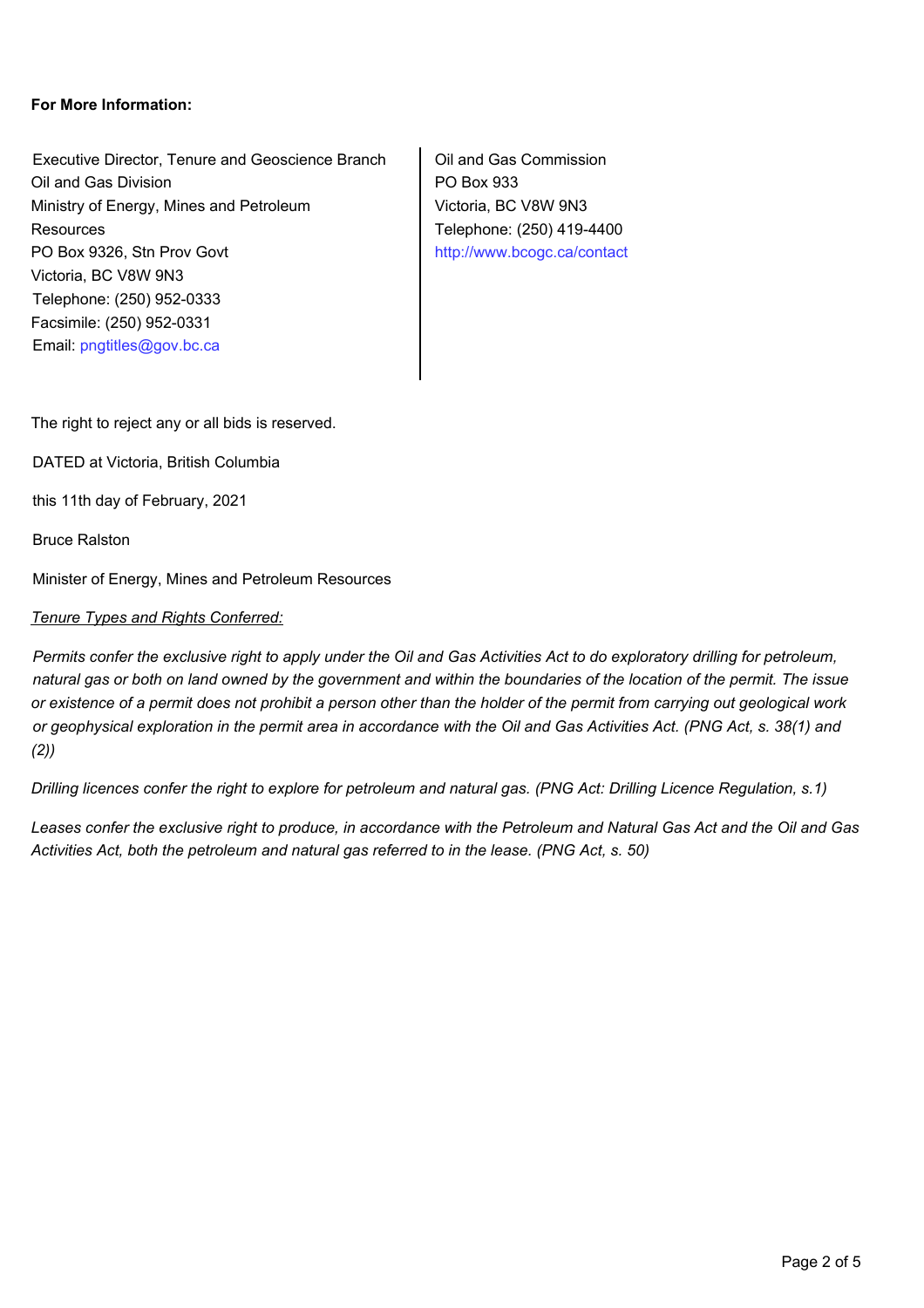|                | <b>LEASES</b>                                                                                                                                                                                                                                                                                                                                                                                                                                                                                        |  |
|----------------|------------------------------------------------------------------------------------------------------------------------------------------------------------------------------------------------------------------------------------------------------------------------------------------------------------------------------------------------------------------------------------------------------------------------------------------------------------------------------------------------------|--|
| <b>PARCEL</b>  | <b>LEGAL DESCRIPTION</b>                                                                                                                                                                                                                                                                                                                                                                                                                                                                             |  |
| 67159          | <b>TRACT 1</b>                                                                                                                                                                                                                                                                                                                                                                                                                                                                                       |  |
|                | NTS 094-J-10 BLK I UNITS 76 77 86 87                                                                                                                                                                                                                                                                                                                                                                                                                                                                 |  |
|                | INCLUDING PETROLEUM AND NATURAL GAS BELOW BASE OF 16001 SLAVE POINT                                                                                                                                                                                                                                                                                                                                                                                                                                  |  |
|                | 16001 SLAVE POINT ZONE DEFINED IN THE INTERVAL 7025.4'-7552.8' ON THE BHC SONIC LOG OF<br>THE WELL W.A. 2040 A-2-D/94-J-10                                                                                                                                                                                                                                                                                                                                                                           |  |
| <b>CAVEATS</b> | THE GRANT OF TENURE DOES NOT GUARANTEE THE ISSUANCE OF A PERMIT TO CONDUCT OIL<br>AND GAS ACTIVITY. SUCCESSFUL BIDDERS MUST APPLY FOR ACTIVITY PERMITS FROM THE BC<br>OIL AND GAS COMMISSION (COMMISSION) UNDER THE OIL AND GAS ACTIVITIES ACT AND/OR<br>FROM OTHER AGENCIES WHERE APPLICABLE. THE COMMISSION MAY DENY PERMIT<br>APPLICATIONS OR MAY IMPOSE CONDITIONS ON ACTIVITY PERMITS.                                                                                                          |  |
|                | PARCEL OVERLAPS CROWN LAND LOCATED WITHIN THE TREATY #8 AREA AND THE PROVINCE<br>STRONGLY ENCOURAGES EARLY PRE-APPLICATION ENGAGEMENT WITH THE RELEVANT FIRST<br>NATIONS; PLEASE CONTACT THE BC OIL AND GAS COMMISSION FOR GUIDANCE. PARCEL WAS<br>REFERRED TO THE FOLLOWING FIRST NATION(S) FOR REVIEW AND COMMENT (NOTE THAT<br>SUBSEQUENT CONSULTATION WITH FIRST NATIONS, NOT NECESSARILY LIMITED TO THOSE<br>LISTED BELOW, MAY BE REQUIRED PRIOR TO ACTIVITIES BEING AUTHORIZED ON CROWN LAND): |  |
|                | - DENE THA' FIRST NATION                                                                                                                                                                                                                                                                                                                                                                                                                                                                             |  |
|                | - FORT NELSON FIRST NATION                                                                                                                                                                                                                                                                                                                                                                                                                                                                           |  |
|                | - PROPHET RIVER FIRST NATION                                                                                                                                                                                                                                                                                                                                                                                                                                                                         |  |
|                | THE FOLLOWING FIRST NATION(S) HAS/HAVE ADVISED THAT THE AREA IS USED FOR<br>PRACTISING THEIR TREATY RIGHTS:                                                                                                                                                                                                                                                                                                                                                                                          |  |
|                | - FORT NELSON FIRST NATION                                                                                                                                                                                                                                                                                                                                                                                                                                                                           |  |
|                | - PROPHET RIVER FIRST NATION                                                                                                                                                                                                                                                                                                                                                                                                                                                                         |  |
|                | - DENE THA' FIRST NATION                                                                                                                                                                                                                                                                                                                                                                                                                                                                             |  |
|                | THE FOLLOWING FIRST NATION(S) HAS/HAVE REQUESTED EARLY ENGAGEMENT, PRIOR TO<br>SUBMITTING AN APPLICATION TO THE OIL AND GAS COMMISSION, TO PROVIDE THE PROPONENT<br>WITH THE OPPORTUNITY TO DISCUSS FIRST NATION(S) INTERESTS (ASSESSMENTS;<br>MONITORING STUDIES; AND MITIGATION, MANAGEMENT AND/OR RECLAMATION PLANS MAY BE<br>REQUESTED):                                                                                                                                                         |  |
|                | - FORT NELSON FIRST NATION                                                                                                                                                                                                                                                                                                                                                                                                                                                                           |  |
|                | - PROPHET RIVER FIRST NATION                                                                                                                                                                                                                                                                                                                                                                                                                                                                         |  |
|                | ACCESS, EXPLORATION AND CONSTRUCTION RESTRICTIONS MAY APPLY TO PROTECT<br>ACTIVITIES AND INTERESTS IDENTIFIED IN THE AREA BY ONE OR MORE FIRST NATIONS. THESE<br>INCLUDE BUT ARE NOT LIMITED TO:                                                                                                                                                                                                                                                                                                     |  |
|                | - HUNTING                                                                                                                                                                                                                                                                                                                                                                                                                                                                                            |  |
|                | - TRAPPING                                                                                                                                                                                                                                                                                                                                                                                                                                                                                           |  |
|                | - FISHING                                                                                                                                                                                                                                                                                                                                                                                                                                                                                            |  |
|                | - GATHERING                                                                                                                                                                                                                                                                                                                                                                                                                                                                                          |  |
|                | PARCEL IS LOCATED WITHIN HORN RIVER, MONTNEY OR CORDOVA EMBAYMENT BOUNDARIES<br>IN WHICH SHALE GAS RECOVERY AND TECHNOLOGY IS ANTICIPATED; PARTICIPATION IN A<br>WATER OR ACCESS PLANNING PROCESS WITH OTHER TENURE HOLDERS MAY BE REQUIRED TO<br>COORDINATE ACTIVITIES, EXPLORATION AND DEVELOPMENT.                                                                                                                                                                                                |  |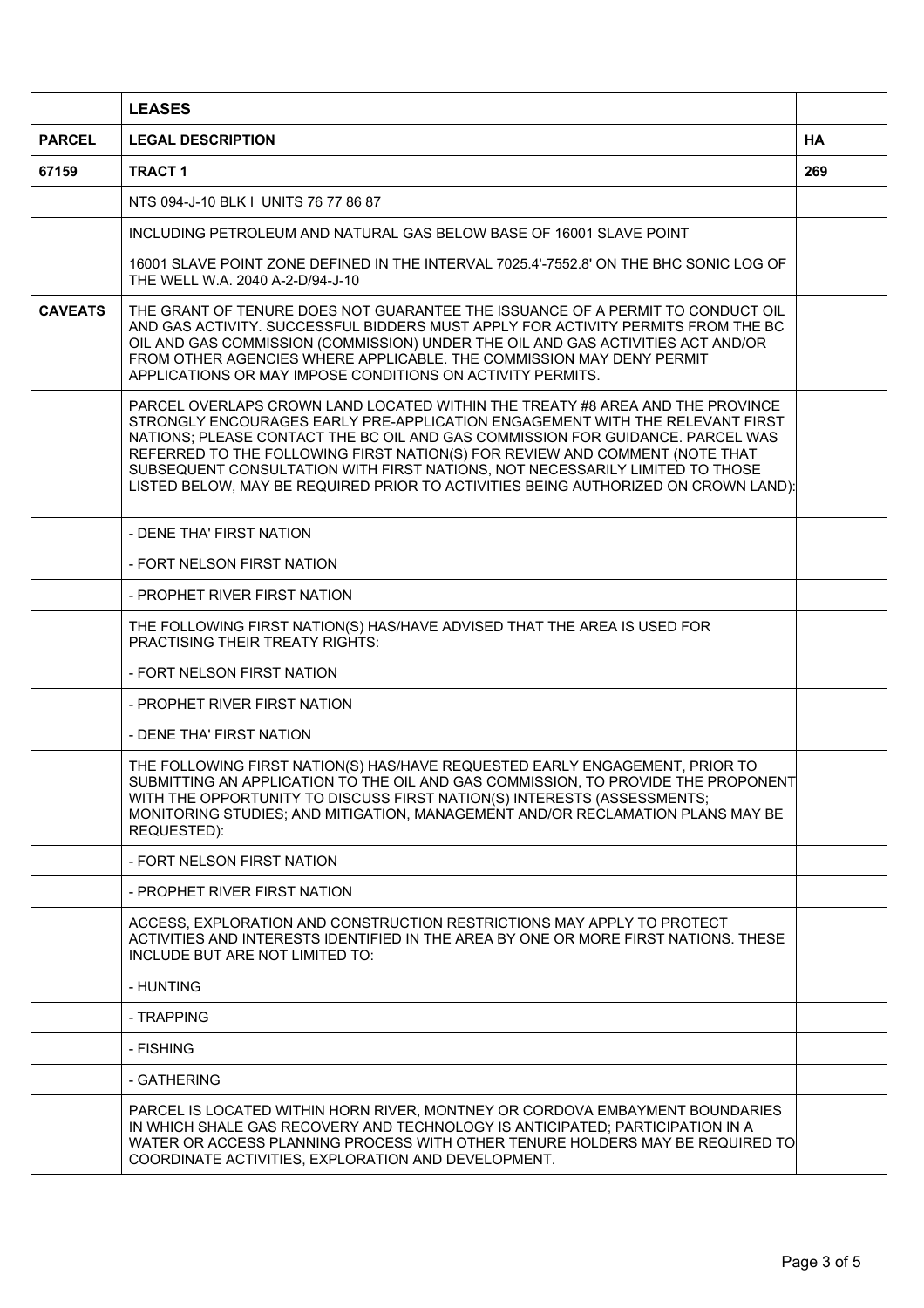| THE BC OIL AND GAS COMMISSION USES AREA BASED ANALYSIS (ABA) AS A TOOL IN THE<br>APPLICATION REVIEW PROCESS; THIS PARCEL OVERLAPS ABA "ENHANCED MANAGEMENT"<br>STATUS WITHIN RIPARIAN RESERVE ZONES (FOR MORE INFORMATION CONTACT THE<br>COMMISSION).       |  |
|-------------------------------------------------------------------------------------------------------------------------------------------------------------------------------------------------------------------------------------------------------------|--|
| ACCESS AND CONSTRUCTION RESTRICTIONS MAY APPLY. PRIOR TO ON-THE-GROUND<br>ACTIVITY, CONTACT THE APPROPRIATE PROVINCIAL MINISTRY FOR APPLICABLE MANAGEMENT<br>AND PROTECTION MEASURES TO MINIMIZE DISTURBANCE AND ADDRESS THE FOLLOWING (NOT<br>LIMITED TO): |  |
| - BOREAL CARIBOU HABITAT                                                                                                                                                                                                                                    |  |
| - CRITICAL WILDLIFE/FISHERIES VALUES; HABITAT IMPACT ASSESSMENT MAY BE REQUIRED<br>PRIOR TO ACCESS OR DEVELOPMENT                                                                                                                                           |  |
| - NOTATION OF INTEREST - ENVIRONMENT, CONSERVATION AND RECREATION                                                                                                                                                                                           |  |
| POTENTIAL FOR ARCHAEOLOGICAL RESOURCES EXISTS; ARCHAEOLOGICAL IMPACT<br>ASSESSMENT MAY BE REQUIRED.                                                                                                                                                         |  |
| TERM: 10 YEARS                                                                                                                                                                                                                                              |  |
| FEES: \$500.00                                                                                                                                                                                                                                              |  |
| <b>RENT PER HA: \$7.50</b>                                                                                                                                                                                                                                  |  |
| NO FURTHER TRACTS                                                                                                                                                                                                                                           |  |
| REFERENCE NUMBER: 2102001                                                                                                                                                                                                                                   |  |
|                                                                                                                                                                                                                                                             |  |